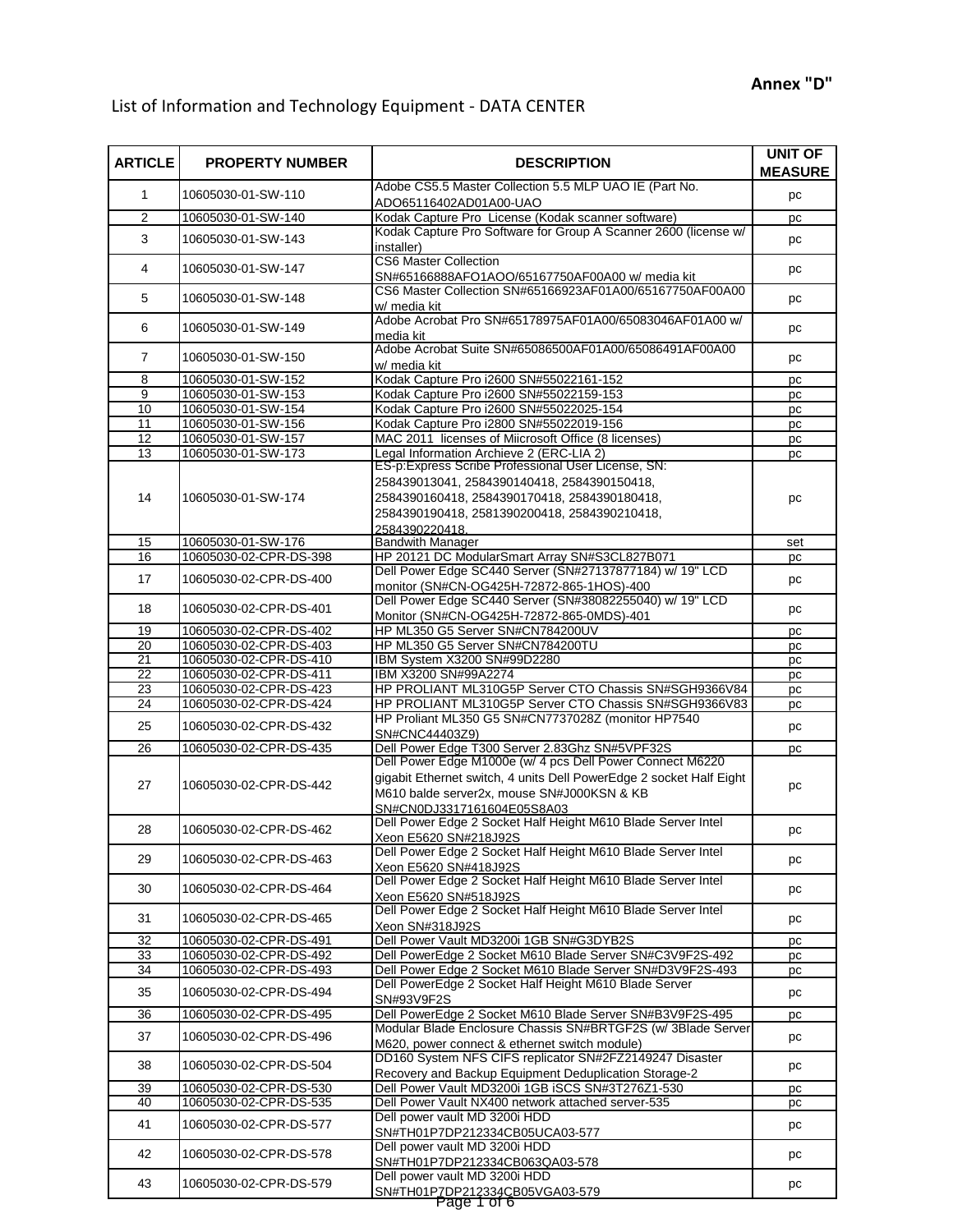| <b>ARTICLE</b> | <b>PROPERTY NUMBER</b> | <b>DESCRIPTION</b>                                              | <b>UNIT OF</b><br><b>MEASURE</b> |
|----------------|------------------------|-----------------------------------------------------------------|----------------------------------|
| 44             | 10605030-02-CPR-DS-580 | Dell power vault MD 3200i HDD SN#TH01P7DP212334CB062LA03<br>580 | рc                               |
| 45             | 10605030-02-CPR-DS-581 | Dell power vault MD 3200i HDD<br>SN#TH01P7DP212334CB063HA03-581 | рc                               |
| 46             | 10605030-02-CPR-DS-582 | Dell power vault MD 3200i HDD<br>SN#TH01P7DP212334CB063TA03-582 | рc                               |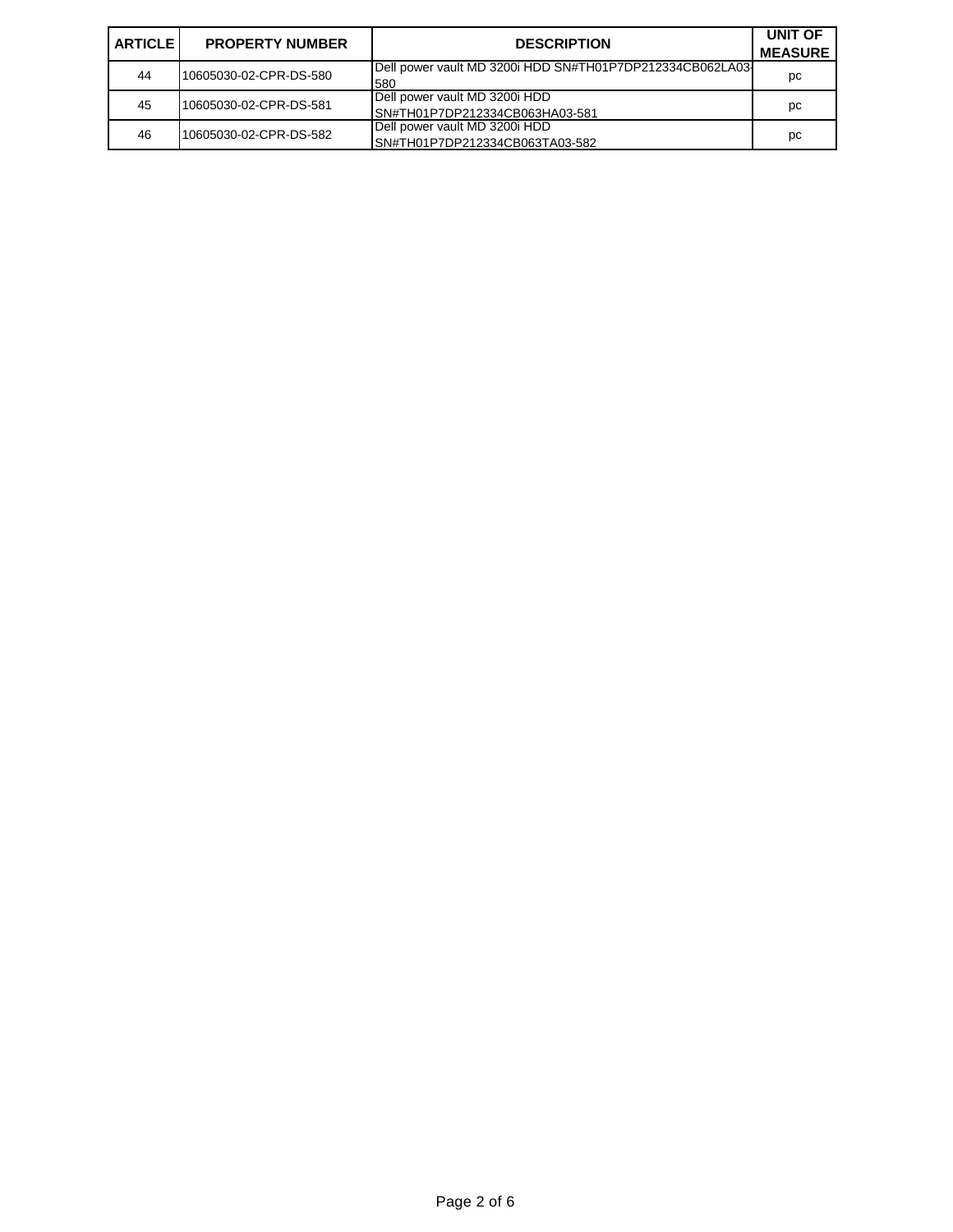| <b>ARTICLE</b>  | <b>PROPERTY NUMBER</b>     | <b>DESCRIPTION</b>                                                                              | <b>UNIT OF</b><br><b>MEASURE</b> |
|-----------------|----------------------------|-------------------------------------------------------------------------------------------------|----------------------------------|
| 47              | 10605030-02-CPR-DS-583     | Dell power vault MD 3200i HDD SN#TH01P7DP212334CB0619A03-<br>583                                | рc                               |
| 48              | 10605030-02-CPR-DS-584     | Dell power vault MD 3200i HDD<br>SN#TH01P7DP212334CB064YA03-584                                 | pc                               |
| 49              | 10605030-02-CPR-DS-585     | Dell power vault MD 3200i HDD<br>SN#TH01P7DP212334CB060YA03-585                                 | рc                               |
| 50              | 10605030-02-CPR-DS-586     | Dell Power Vault MD3800i SN:7F7K8F2-586                                                         | pc                               |
| 51              | 10605030-02-CPR-DS-587     | Dell Power Vault MD3800i SN:7F7L8F2-587                                                         | pc                               |
| 52              | 10605030-02-CPR-DS-588     | Dell Power Vault MD3800i SN:7F7H8F2-588                                                         | pc                               |
| 53              | 10605030-02-CPR-DS-589     | Dell Power Vault MD3800i SN:7F8L8F2-589                                                         | pc                               |
| 54              | 10605030-02-CPR-DS-590     | Dell PowerEdge R430 Server SN:73ZG8F2-590                                                       | pc                               |
| 55              | 10605030-02-CPR-DS-591     | Dell PowerEdge R430 Server SN:741J8F2-591                                                       | pc                               |
| 56              | 10605030-02-CPR-DS-592     | Dell PowerEdge R430 Server SN:742N8F2-592                                                       | pc                               |
| 57              | 10605030-02-CPR-DS-593     | Dell PowerEdge R430 Server SN:744D8F2-593                                                       | pc                               |
| 58              | 10605030-02-CPR-DS-594     | Dell PowerEdge R430 Server SN:7C7G8F2-594                                                       | pc                               |
| 59              | 10605030-02-CPR-DS-595     | Dell PowerEdge R430 Server SN:7C8F8F2-595                                                       | рc                               |
| 60              | 10605030-02-CPR-DS-596     | Dell PowerEdge R430 Server SN:7C9D8F2-596                                                       | рc                               |
| 61              | 10605030-02-CPR-DS-597     | Dell power edge M620 Server Service Tag 9RTGF2S - CPR-DS-                                       | рc                               |
| 62              | 10605030-02-CPR-DS-598     | 597<br>Dell power edge M620 Server Service Tag BRTGF2S - CPR-DS-                                |                                  |
|                 |                            | 598<br>Dell power edge M620 Server Service Tag CRTGF2S - CPR-DS-                                | рc                               |
| 63              | 10605030-02-CPR-DS-599     | 599<br>Dell power edge M620 Server Service Tag 8RTGF2S - CPR-DS-                                | pc                               |
| 64              | 10605030-02-CPR-DS-600     | 600                                                                                             | рc                               |
| 65              | 10605030-02-CPR-DS-602     | PowerEdge M640 Server Dell ™ PowerEdge™ M640 High<br>Performance Intel Blade Server SN: 1QL5R13 | рc                               |
| 66              | 10605030-02-CPR-DS-603     | PowerEdge M640 Server Dell ™ PowerEdge™ M640 High<br>Performance Intel Blade Server SN: 1QP8R13 | pc                               |
| 67              | 10605030-02-CPR-DS-604     | PowerEdge M640 Server Dell ™ PowerEdge™ M640 High                                               | pc                               |
| 68              | 10605030-02-CPR-DS-605     | Performance Intel Blade Server SN: 1NW6R13<br>PowerEdge M640 Server Dell ™ PowerEdge™ M640 High | рc                               |
| 69              | 10605030-02-CPR-DS-606     | Performance Intel Blade Server SN: 1NW1R13<br>PowerEdge M640 Server Dell ™ PowerEdge™ M640 High | pc                               |
| 70              | 10605030-02-CPR-DS-607     | Performance Intel Blade Server SN: 1QN1R13<br>PowerEdge M640 Server Dell ™ PowerEdge™ M640 High | рc                               |
| 71              | 10605030-02-CPR-DS-608     | Performance Intel Blade Server SN: 1QJ3R13<br>PowerEdge M640 Server Dell ™ PowerEdge™ M640 High |                                  |
|                 |                            | Performance Intel Blade Server SN: 1NV5R13<br>PowerEdge M640 Server Dell ™ PowerEdge™ M640 High | pc                               |
| 72              | 10605030-02-CPR-DS-609     | Performance Intel Blade Server SN: 1NX0R13                                                      | рc                               |
| $\overline{73}$ | 10605030-02-ETD-01         | HP Dat 40 External Tape Drive S/N HU31949984                                                    | рc                               |
| 74              | 10605030-02-IP-COM-SET-001 | WITCHESS LAN SOLUTION IP-COM SETTU S/N: M5991011448000042<br>001                                | pc                               |
| 75              | 10605030-02-PSW-08         | HP Procurve 2610-24 SN#CN829ZT2ZW                                                               | pc                               |
| 76              | 10605030-02-PSW-09         | HP Procurve 2610-24 SN#CN829ZT12U                                                               | рc                               |
| 77              | 10605030-02-PSW-10         | Sonicwall NSA 3500 SN#0017C5110F0C                                                              | рc                               |
| 78              | 10605030-02-PSW-11         | Allot Net Enforcer AC404 SN#D357101 Bandwidth Manager                                           | рc                               |
| 79              | 10605030-02-PSW-13         | Wireless LAN switch and Wireless Access Points (1 lot)                                          | рc                               |
| 80              | 10605030-02-PSW-14         | Integrated Service Router Cisco 2801 SN#SFHK1326F36Q                                            | рc                               |
| 81              | 10605030-02-PSW-16         | HP Procurve 09019A switch 2510-24G SN#CN812FW03W                                                | pc                               |
| 82              | 10605030-02-PSW-18         | Firewall Sonicwall TZ 180 Total secure (TS) 25 Users<br>SN#0017C5217D38                         | pc                               |
| 83              | 10605030-02-PSW-19         | Router, Cisco Dual Ethernet Security w/ V.92 Modem B/UP ETC<br>SN#FHK12342448                   | рc                               |
| 84              | 10605030-02-PSW-23         | Cyberoam CR-SGX-1200 SSL VPN Appliance SN#C016602763                                            | рc                               |
| 85              | 10605030-02-PSW-24         | Linksys SRW2024P 24-ports switch with webview and POE<br>SN#WMPOWJ900048                        | рc                               |
| 86              | 10605030-02-PSW-25         | Linksys SRW2024P 24-ports switch with webview and POE<br>SN#WMPOWJ900072                        | рc                               |
| 87              | 10605030-02-PSW-28         | Motorola AP5131 SN#10096050008394201                                                            | рc                               |
| 88              | 10605030-02-PSW-30         | Integrated Service Controller Switch SN#E10161522400076                                         | рc                               |
| 89              | 10605030-02-PSW-32         |                                                                                                 | pc                               |
| 90              | 10605030-02-PSW-33         | Cisco SRW2024P 24-port Gigabit Switch-WebView<br>Cisco SRW 2024P-R9-EU SG 300-28P Port Gigabit  | рc                               |
| 91              | 10605030-02-PSW-35         | SN#DNI1505009X<br>Sonic Wall TZ200 Firewall Appliance SN#0017C578780C                           | рc                               |
| 92              | 10605030-02-PSW-37         | HP ProCurve 1810G (24 switch) SN#CN020267K6                                                     | pc                               |
| 93              | 10605030-02-PSW-38         | HP ProCurve 1810G (24 switch) SN#CN1232G1PB                                                     | рc                               |
| 94              | 10605030-02-PSW-39         | HP ProCurve 1810G (24 switch) SN#CN1232G1ZX                                                     | рc                               |
| 95              | 10605030-02-PSW-40         | HP ProCurve 1810G (24 switch) SN#1232G144                                                       | pc                               |
| 96              | 10605030-02-PSW-41         | HP ProCurve 1810G (24 switch) SN#CN1232G1RT                                                     | рc                               |
| 97              | 10605030-02-PSW-42         | HP ProCurve 1810G (24 switch) SN#CN1232G3Q1                                                     | pc                               |
| 98              | 10605030-02-PSW-43         | HP ProCurpe 1810G (24 switch) SN#CN1232G1BN                                                     | pc                               |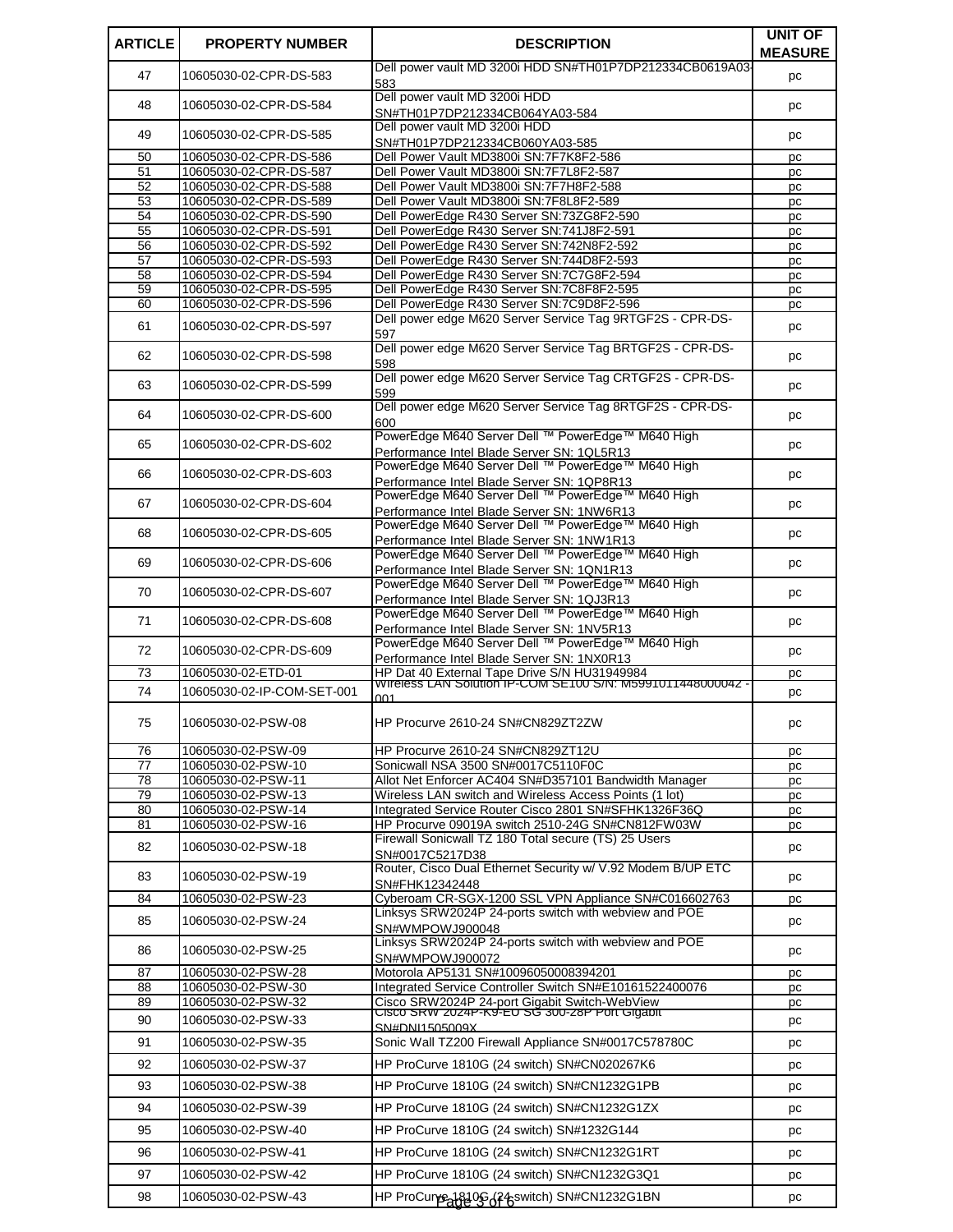| <b>ARTICLE I</b> | <b>PROPERTY NUMBER</b> | <b>DESCRIPTION</b>                          | UNIT OF<br><b>MEASURE</b> |
|------------------|------------------------|---------------------------------------------|---------------------------|
| 99               | 10605030-02-PSW-44     | HP ProCurve 1810G (24 switch) SN#CN1232G1SF | рc                        |
| 100              | 10605030-02-PSW-45     | HP ProCurve 1810G (24 switch) SN#CN1232G1G2 | pc                        |
| 101              | 10605030-02-PSW-46     | HP ProCurve 1810G (24 switch) SN#CN1232G1SV | pc                        |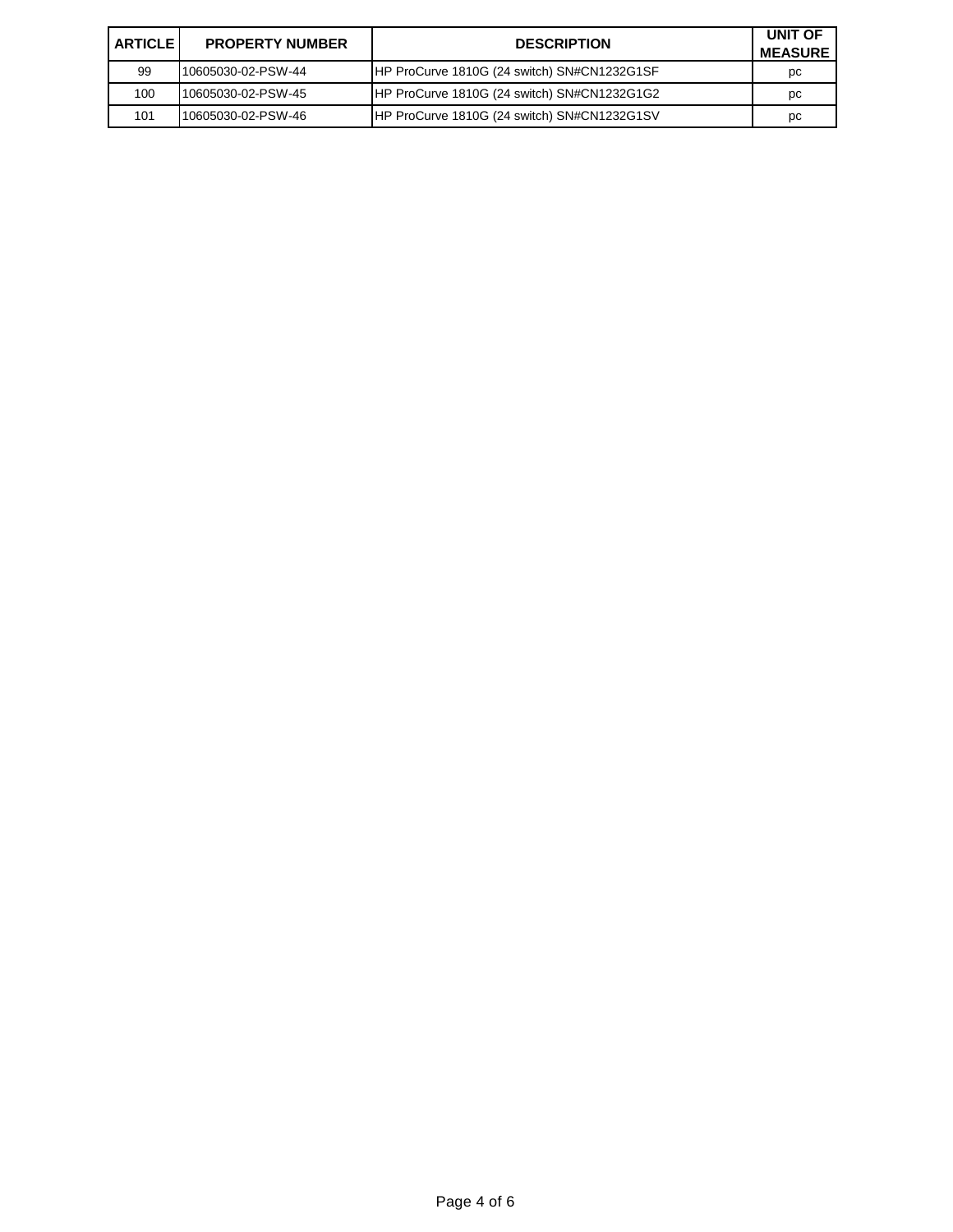| <b>ARTICLE</b> | <b>PROPERTY NUMBER</b>                     | <b>DESCRIPTION</b>                                                                                                 | <b>UNIT OF</b><br><b>MEASURE</b> |
|----------------|--------------------------------------------|--------------------------------------------------------------------------------------------------------------------|----------------------------------|
| 102            | 10605030-02-PSW-47                         | 24 Port NetworkSwitch HP3600-24TP SN# CN21B8JO87-47                                                                | pc                               |
| 103            | 10605030-02-PSW-48                         | 24 Port Network Switch HP3600-24TP SN#CN21B8JO91-48                                                                | pc                               |
| 104            | 10605030-02-PSW-49                         | Unified Threat Management Appliance SN#0017C5CA4FFC                                                                | pc                               |
| 105            | 10605030-02-PSW-51                         | Managed Gigabit Network Switch SN#CN22BX40J8-51                                                                    | pc                               |
| 106            | 10605030-02-PSW-52                         | Managed Gigabit network Switch SN#CN228X40MB-52                                                                    | pc                               |
| 107            | 10605030-02-PSW-53                         | Managed Gigabit network Switch SN#CN22BX40MF-53                                                                    | pc                               |
| 108            | 10605030-02-PSW-56                         | Power Connect 5524 24-ports Gigabit Ethernet SN#BF1CVS1-56                                                         | pc                               |
| 109            | 10605030-02-PSW-57                         | Power Connect 5524 24-ports Gigabit Ethernet SN#7F1CVS1-57                                                         | pc                               |
| 110            | 10605030-02-PSW-58                         | Cisco Dual Band Radio Access Point SN#SER180906PD-16f-58                                                           | pc                               |
| 111            | 10605030-02-PSW-59                         | Cisco Dual Band Radio Access Point SN#SER180906PC-16f-59                                                           | pc                               |
| 112            | 10605030-02-PSW-60                         | Cisco Dual Band Radio Access Point SN#SER180906KN-15f-60                                                           | pc                               |
| 113            | 10605030-02-PSW-61                         | Cisco Dual Band Radio Access point SN#SER180906P5-15f-61                                                           | pc                               |
| 114            | 10605030-02-PSW-68                         | Extreme Network Swith Summit X430-24t SN#1710N-41264-68                                                            | pc                               |
| 115            | 10605030-02-PSW-69                         | Extreme Network Switch Summit X430-24t SN#1710N-41270-69                                                           | pc                               |
| 116            | 10605030-02-PSW-70                         | Extreme Network Switch Summit X430-24t SN#1710N-41291-70                                                           | pc                               |
| 117            | 10605030-02-PSW-71                         | Extreme Network Switch Summit X430-24t SN#1710N-41295-71                                                           | pc                               |
| 118            | 10605030-02-PSW-72                         | Extreme Network Switch Summit X430-24t SN#1710N-41269-72                                                           | pc                               |
| 119            | 10605030-02-PSW-73                         | AUStin Hugnes KVM Switch Cyberview SN#Z0118101/044Z1-5QZ-<br>003-72                                                | pc                               |
| 120            | 10605030-02-PSW-74                         | Austin Hughes KVM Switch Cyberview SN#20118101704421-5QZ-<br>001-74                                                | pc                               |
| 121            | 10605030-02-PSW-75                         | Austin Hughes KVM Switch Cyberview SN#20118101704421-5QZ-<br>002-75                                                | pc                               |
| 122            | 10605030-02-PSW-76                         | Dell Power Connect M6348 Gigabit Managed Ethernet Swith 48<br>ports SN#2C3BXC2 and HB3BXC2                         | pc                               |
| 123            | 10605030-02-PSW-77                         | Wifi Network Infrastructure (with attached details)<br>IBM System Storage DS3300 Dual Controller w/ (1) IBM Qlogic | pc                               |
| 124            | 10605030-02-SNW-001                        | ISCSI Single Port PCI Ehba P#39Y6146 & (%) 146GB Hor Swap<br>3.5" 15K RPM & Ultra 320 SAS HDD SN#133092V           | pc                               |
| 125            | 10605030-03-EHD-068                        | Dell SED HDD 600GB SN#05XTFH72622286007GA00-68                                                                     | pc                               |
| 126<br>127     | 10605030-03-EHD-069<br>10605030-03-EHD-070 | Dell SED HDD 600GB SN#05XTFH726222870025A00-69<br>Dell SED HDD 600GB SN#05XTFH72622286008GA00-70                   | pc<br>рc                         |
| 128            | 10605030-03-EHD-071                        | Dell SED HDD 600GB SN#05XTFH7262223R000HA00-71                                                                     | рc                               |
| 129            | 10605030-03-EHD-072                        | Dell SED HDD 600GB SN#05XTFH7262223K0101A00-72                                                                     | pc                               |
| 130            | 10605030-03-EHD-073                        | Dell SED HDD 600GB SN#05XTFH7262223R005KA00-73                                                                     | $\mathop{\textsf{pc}}$           |
| 131            | 10605030-03-EHD-074                        | Dell SED HDD 600GB SN#05XTFH7262223K0130A00-74                                                                     | pc                               |
| 132            | 10605030-03-EHD-075                        | Dell SED HDD 600GB SN#05XTFH7262223K00A0A00-75                                                                     | pc                               |
| 133            | 10605030-03-EIS-001                        | AKCP Environmental & Intelligent Sensors-001                                                                       | pc                               |
| 134            | 10605030-03-SC-01                          | Structured cabling Phase 1                                                                                         | pc                               |
| 135            | 10605030-03-SC-02                          | Structured cabling Phase 2                                                                                         | pc                               |
| 136            | 10605030-03-UPS-030                        | APC UPS BR1500i SN#8B0721R05511                                                                                    | pc                               |
| 137            | 10605030-03-UPS-058                        | APCSmart-UPS RT 1KVA SN#JSO745004742-58                                                                            | рc                               |
| 138            | 10605030-03-UPS-070                        | APC-UPS 6 KVA SN#NS0802013674                                                                                      | рc                               |
| 139            | 10605030-03-UPS-083                        | APC Smart UPS Model SURT8000RMXLI rockmounted<br>SN#IS1D21002233                                                   | pc                               |
| 140            | 10605030-03-UPS-122                        | Phoenix TTN-V-RM 3000VA SN#1004069860004 with battery pack<br>SN#1005669860001-122                                 | pc                               |
| 141            | 10605030-03-UPS-164                        | APC Smart RT 6KVA SN#1135005612 w/ RT 1" rail kit                                                                  | pc                               |
| 142            | 10605030-03-UPS-224                        | Emerson Liebert GXT On-line SN#1631901178BWA73-224                                                                 | pc                               |